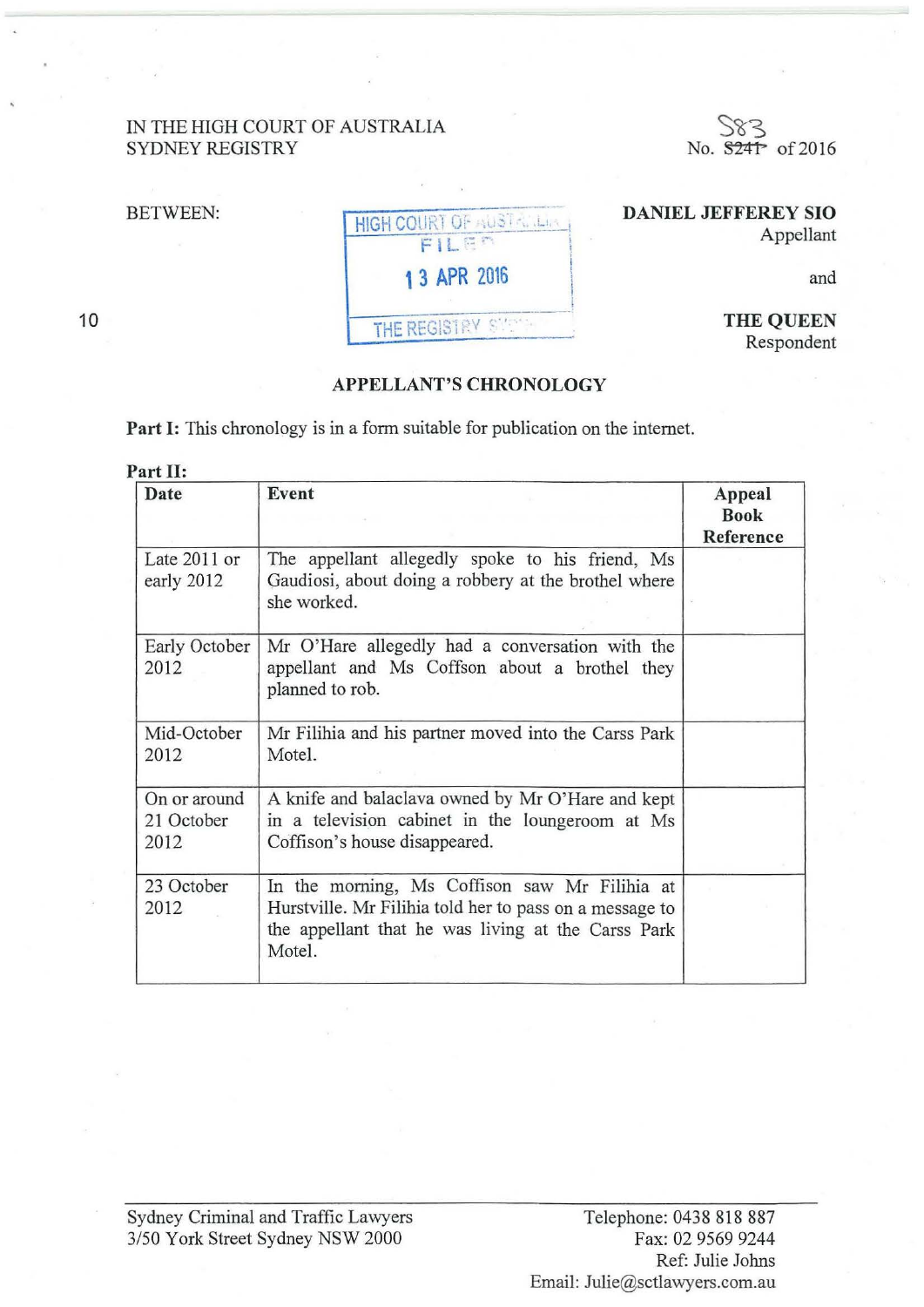| 24 October<br>2012 | At around 5am, the appellant drove with Ms Coffison<br>to Carss Park Motel. Mr Filihia and his girlfriend got<br>into the car. Everyone smoked ice for well over an<br>hour, during which time Mr Filihia's girlfriend left<br>the car.                                                                                |  |
|--------------------|------------------------------------------------------------------------------------------------------------------------------------------------------------------------------------------------------------------------------------------------------------------------------------------------------------------------|--|
|                    | The appellant allegedly told Mr Filihia that he was<br>going to see a guy at Cronulla and then rob a brothel.<br>Mr Filihia alleged said he wanted to commit the<br>robbery. The appellant then took off from the motel<br>and drove towards Clyde.                                                                    |  |
| 24 October<br>2012 | The appellant allegedly dropped Ms Coffison and the<br>co-offender at a park, returning approximately 5<br>minutes later and gave clothes to the co-offender.                                                                                                                                                          |  |
| 24 October<br>2012 | Once at the street where the brothel was, the appellant<br>reversed into a factory driveway, stopped the car and<br>turned the engine off. The appellant allegedly gave<br>Mr Filihia a layout of the inside of the brothel, a<br>knife, and instructions on what to do. Mr Filihia<br>walked towards the brothel.     |  |
| 24 October<br>2012 | Mr. Filihia entered the brothel and spoke to Mr<br>Gaudry. He asked Mr Gaudry to hand over the<br>money. When Mr Gaudry said no, he pulled out the<br>knife. There was an altercation, during which the co-<br>offender stabbed Mr Gaudry. The co-offender took<br>the money and ran out to the car, at around 5.40am. |  |
| 24 October<br>2012 | During the robbery, the appellant moved the car.<br>When the co-offender exited the brothel, the appellant<br>drove up to him. The co-offender jumped into the car<br>and drove off.                                                                                                                                   |  |
| 24 October<br>2012 | At around 6.35pm, Mr Filihia reported to the<br>Hurstville police station. He was arrested and<br>interviewed by police.                                                                                                                                                                                               |  |
| 24 October<br>2012 | Ms Coffison said that in the evening, she took a<br>plastic bag from the appellant's car, which the<br>appellant put some things into. Once home, Ms<br>Coffison put the bag into her wardrobe without<br>looking into it.                                                                                             |  |
| 25 October<br>2012 | Mr FII hia was again interviewed by police, provided<br>a supplementary statement, and participated in an<br>identification parade.                                                                                                                                                                                    |  |

 $\mathcal{L}_{\mathcal{A}}$ 

 $\ddot{\phantom{0}}$ 

 $\ddot{\phantom{0}}$ 

 $\hat{\mathcal{A}}$ 

 $\hat{\mathcal{A}}$ 

l,

 $\ddot{\phantom{a}}$ 

 $\bar{z}$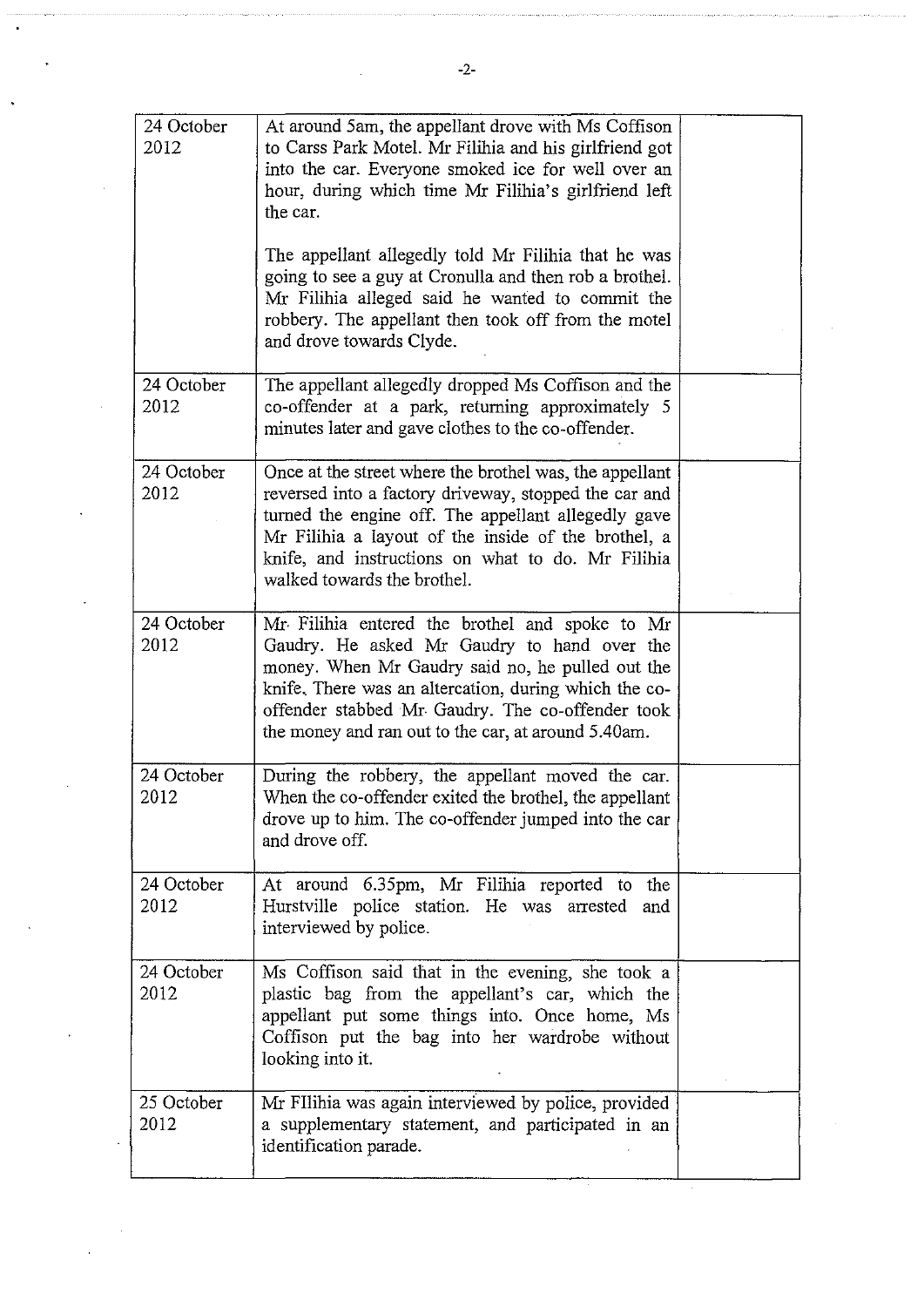| 26 October           | Ms Coffison gave two interviews. After being given                                                            |  |
|----------------------|---------------------------------------------------------------------------------------------------------------|--|
| 2012                 | an inducement that no information given by her                                                                |  |
|                      | would be used against her, she said she had given a                                                           |  |
|                      | false account in her first interview.                                                                         |  |
|                      |                                                                                                               |  |
| 26 October           | The appellant was arrested.                                                                                   |  |
| 2012                 |                                                                                                               |  |
| 30 October           | Ms Coffison contacted police, claiming to have found                                                          |  |
| 2012                 | the knife and a balaclava in a plastic bag in her<br>wardrobe.<br>Police<br>attended<br>and<br>conducted<br>a |  |
|                      | walkthrough of her house.                                                                                     |  |
|                      |                                                                                                               |  |
| March 2013           | Ms Gaudiosi brought a writing pad containing a                                                                |  |
|                      | drawing of a plan of the brothel at Clyde and other                                                           |  |
|                      | handwriting which she recognized as having been                                                               |  |
|                      | done by the appellant to the police.                                                                          |  |
|                      |                                                                                                               |  |
| 27 March             | The appellant was granted bail.                                                                               |  |
| 2013                 |                                                                                                               |  |
| 24 April 2013        | The appellant's sentence was backdated to commence                                                            |  |
|                      | on this date.                                                                                                 |  |
| 2 August             | The co-offender pleaded not guilty to murder and                                                              |  |
| 2013                 | armed robbery with wounding.                                                                                  |  |
|                      |                                                                                                               |  |
| 9 September          | The Crown sought a ruling on the voir dire that the                                                           |  |
| 2013                 | co-offender's two ERISPs of 24 and 25 October                                                                 |  |
|                      | 2012, and two statements of 25 October 2012 be                                                                |  |
|                      | admitted.                                                                                                     |  |
|                      |                                                                                                               |  |
| 10 September         | Adamson J ruled that Mr Filihia's ERISPs and                                                                  |  |
| 2013                 | statements be admitted: $R v Sio$ [2013] NSWSC 1412.                                                          |  |
|                      | The appellant was indicted on one count of murder,                                                            |  |
| 10 September<br>2013 | and one count of armed robbery with wounding.                                                                 |  |
|                      |                                                                                                               |  |
| $10 - 18$            | The appellant was tried by a jury on both counts.                                                             |  |
| September            |                                                                                                               |  |
| 2013                 |                                                                                                               |  |
| 13 September         | The trial judge refused the appellant's application that                                                      |  |
| 2013                 | a subpoena be issued to Mr Filihia to attend to give                                                          |  |
|                      | evidence in the proceedings: $R \nu$ Sio (No 5) (2015,                                                        |  |
|                      | NSWSC, Adamson J unreported).                                                                                 |  |
|                      |                                                                                                               |  |
| 16 September         | Adamson J ordered Mr Filihia to attend Court on 17                                                            |  |
| 2013                 | September 2013 to give evidence: $R \nu$ Sio (No 2)<br>[2013] NSWSC 1413                                      |  |
|                      |                                                                                                               |  |
|                      |                                                                                                               |  |